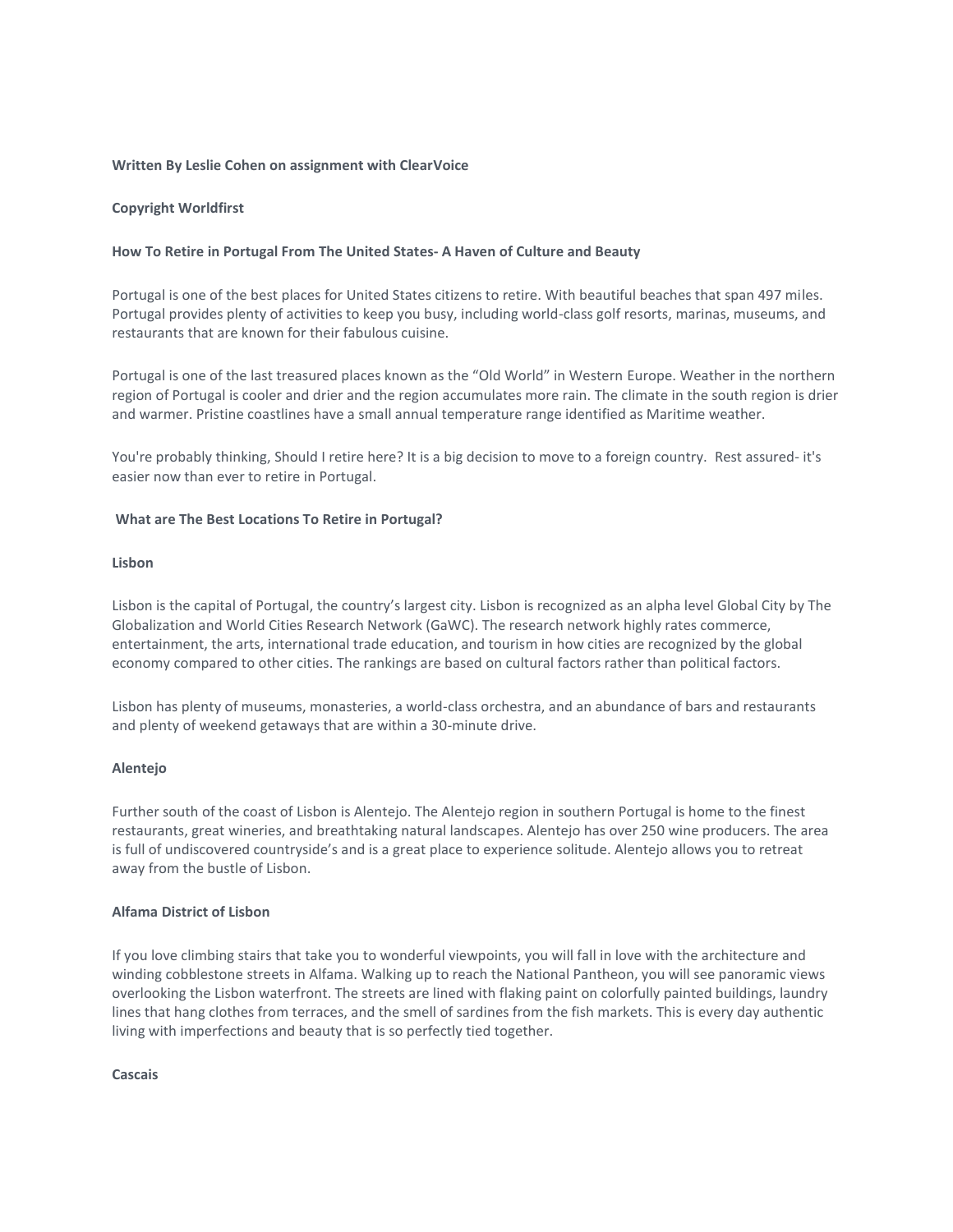If you're seeking a more tranquil are to settle into, consider retiring in the coastal town of Cascais. This seaside community is only 30 minutes away from Lisbon. Many of the homes are from the 19<sup>th</sup> Century are large, expensive and luxurious. The town has a busy Marina and out of this world scenery, it is an attraction for many writers and artists.

# **Coimbra**

Think about retiring to the town of Coimbra? Located in central Portugal it is the largest municipality of the four other metropolises in the country. it's known for being a University Town and is located on the banks of river Mondego about two hours away from Lisbon. Combria has a deep cultural heritage and has one of the oldest universities in the world, The University of Coimbra. Living in Coimbra is less expensive than Lisbon and other and surrounding towns the Algarve. Apartments for sale can be found for under \$80,000.

Attending festivals in Portugal is an excellent way to experience the country's culture and meet new people. Most of the villages and cities celebrate Portuguese history with music, food, and gay pride festivals and more almost every month.

# **What Are The Steps To Retiring in Portugal?**

Deciding to retire in Portugal requires sound financial advice and conscientious planning. The ability to stretch the U.S. dollar in Portugal is very attractive for U.S. citizens.

U.S. citizens can apply for a Visa through the Portuguese Consulate in the United States to stay for 90 days. If you are not staying for over 90 days, you will require a tourist visa, and your passport must be valid for those three months of stay. Your passport from the United States must be current of up to ten years past. United States citizens intending to stay in Portugal to establish permanent residency must request the respective long-stay visa.

Portugal immigration policy has an agreement with the United States that allow nationals to stay in Portugal for 90 days within a six-month period no visa is required for Portugal. After staying in Portugal for three months you will need to apply for a long-term Visa. This will start the process for Portuguese residency.

The cost of a long-stay visa in Portugal costs approximately \$115.00. After five years of residency, you may apply for permanent residence in Portugal. After living in Portugal for six years you are eligible to be a citizen of the country. If you are claiming citizenship by marriage permanent residency would be available in three years.

The U.S. Embassy in Lisbon Portugal processes certificates of loss of nationality for U.S. citizens who want to relinquish their U.S. citizenship and have expatriated themselves. US citizens must physically appear at the US Embassy in Lisbon Portugal to enunciate any loss of nationality. This cannot be done by an agent or by mail from the United States due to provisions of the Immigration and Nationality Act.

In plain English, a person who is national of the United States by birth or naturalization shall lose his nationality by making a formal renunciation of nationality before a diplomat Consular Office of the United States in a foreign state.

# **The Pros and Cons of Retiring In Portugal**

Parents cannot renounce their U.S. citizenship on behalf of their children. Be aware, contemplating renunciation of the US nationality unless the party has possessed a foreign nationality or has complete assurance of another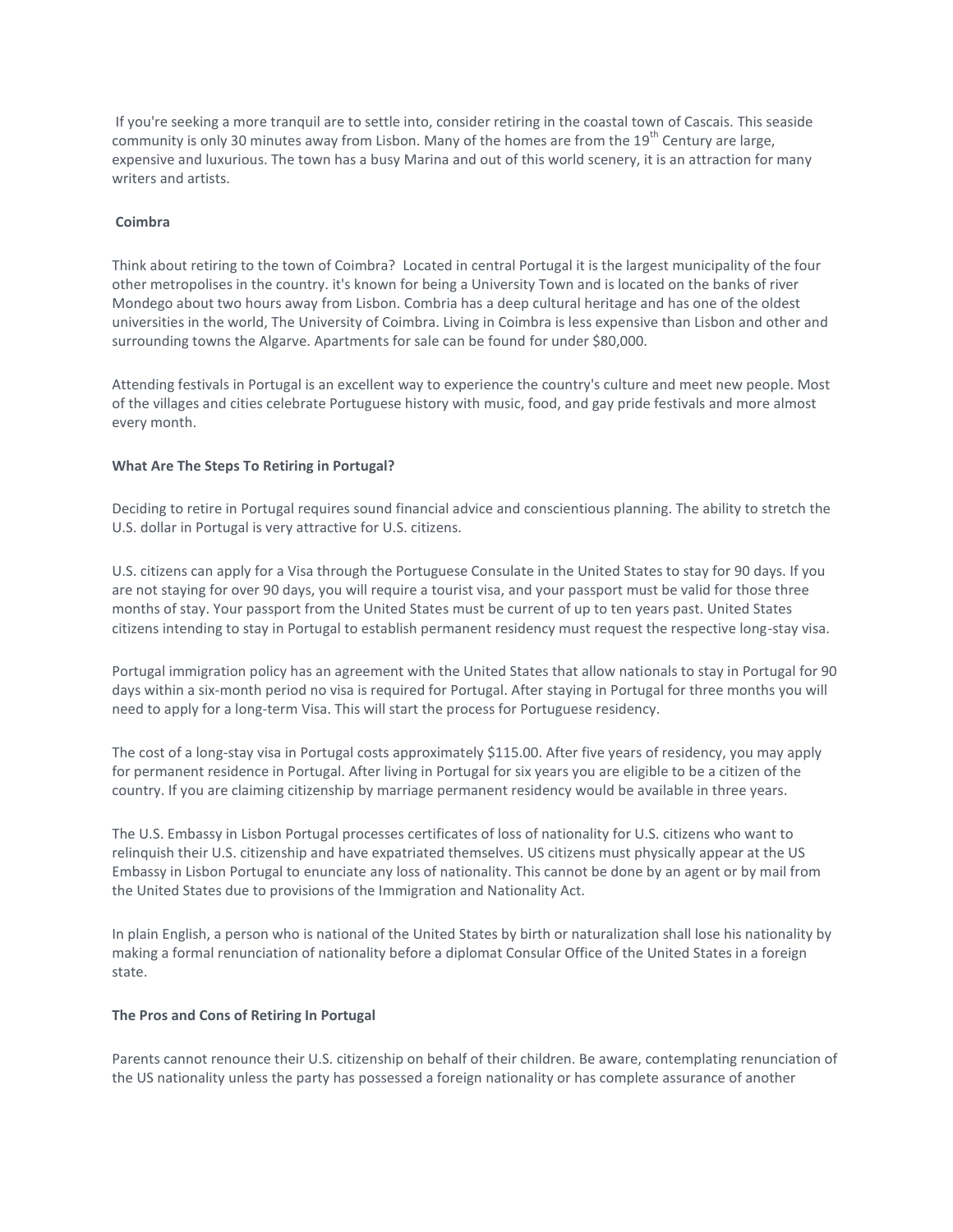nationality after completing their renunciation, the consequences can be severe placing a burden and hardship on oneself.

Renouncing US citizenship before 18 and anyone who is within the six months turning 18 years old the claim to the United States nationality at the Secretary of State regulates would not be deemed to have expatriated himself stateless persons find it difficult to travel as passports call to obtain from any country, in particular with the United States.

Renouncing U.S. citizenship is an irrevocable action, you can risk being stateless. Persons who have renounced citizenship are required to apply for a new visa to travel to the US. If you are found ineligible for a Visa, you could be permanently denied re-entry to the United States. The Trump administration's agenda on immigration is the centerpiece of his presidency. Immigration policies are harsher than ever before.

# **How Do I Manage My Finances and Pension When Retiring To Portugal From The United States?**

You probably want to know about withdrawing from your retirement accounts. Transferring a pension from the United States is done via an offshore pension scheme. Consulting with a tax advisor and financial planner is advised. Have them check well in advance the regulations with tax laws when transferring funds from the United States to Portugal.

Great News! There are considerable tax and investment advantages to [transferring](https://www.worldfirst.com/us/blog/your-money/expats-send-money-overseas/) a pension to Portugal. Retirement income is not taxed in Portugal. Recent legislation in Portugal allows you to receive retirement income tax-free. There is a law that provides reduced taxes on interest and dividends, and capital gains and wages earned.

If you are planning on receiving any form of income, it Is required to complete form fiche de inscricao to your local tax office. The tax form will be filed annually if you have resided in Portugal for 180 days or more in the calendar year. Taxes are paid on worldwide and local income.

The type of income that is liable for taxes is any revenue from employment, professional business income, rental income and capital gains. Investment income is taxed at a rate of 28%. There is a wealth tax in Portugal there with an annual tax rate of 0.3% for Portuguese properties that are worth more than \$697,000. For property owners that own assets valued at a million dollars or more in Portugal, there is a stamp Duty tax of 1 %.

On the plus side, there are [tax benefits](https://www.worldfirst.com/us/blog/your-money/5-tax-tips-every-us-expat-know/) for new residents with substantial assets. There are tax exemptions for Portuguese residency during the first 10 years. Income from jurisdictions Portugal considers being tax Havens are taxed at a higher rate of 35 %. You will need to check with the Portuguese tax authority to see alternative jurisdictions that are approved at a lower tax rate The Portuguese government is considering a flat rate tax of 10% on foreign pensions after 2018.

Portuguese inheritance law has a system that is called forced heirship even if you have stipulated certain things in your Portuguese will. Certain relatives will be entitled to portions of your estate.

The IRS states this fact- "If you are a resident of both the United States and another country under each country's tax laws, you are a dual resident taxpayer. If you are a dual resident taxpayer, you can still claim the benefits under an income tax treaty. The income tax treaty between the two countries must contain a provision that provides for resolution of conflicting claims of residence."

# **What Does It Cost To Live in Portugal?**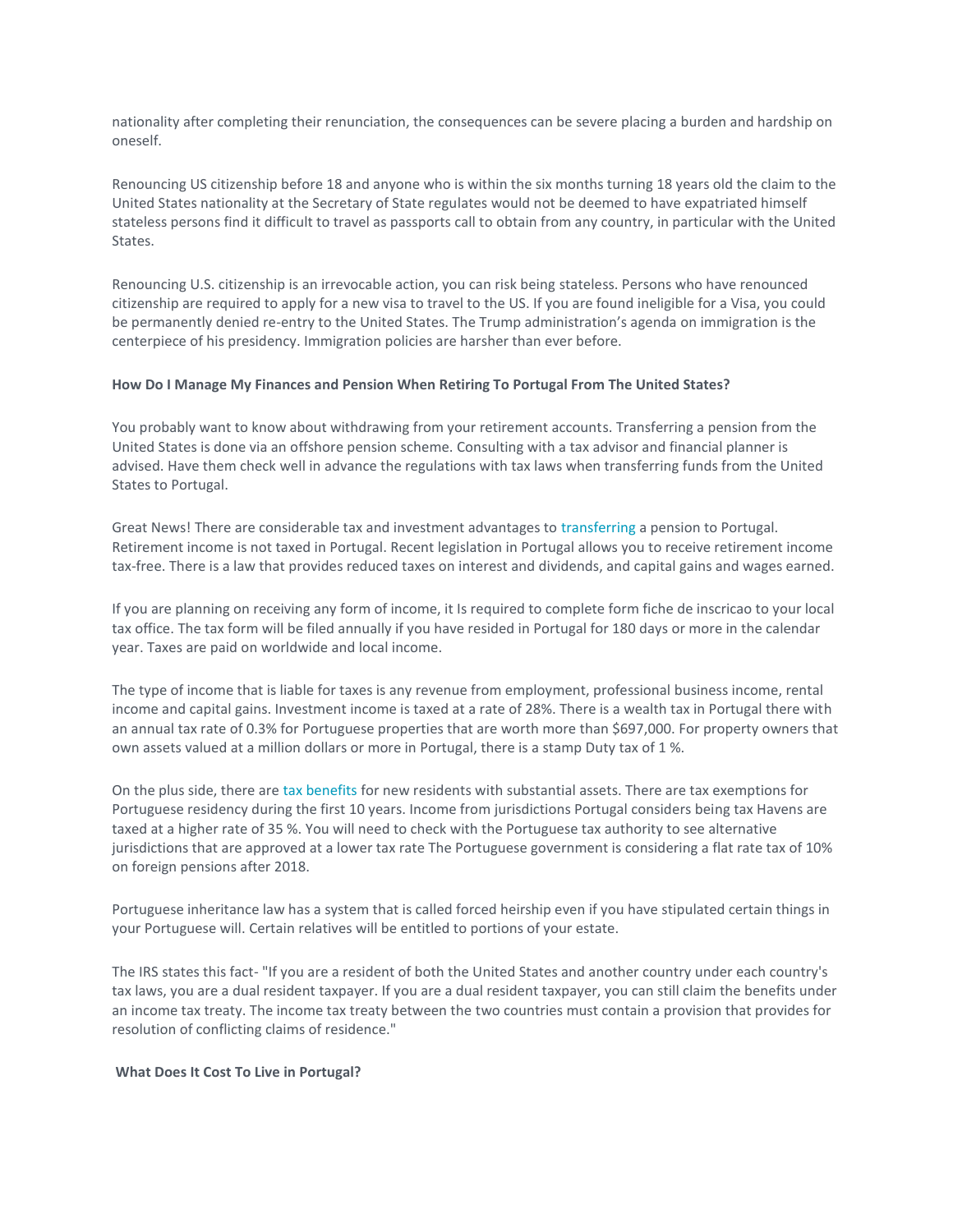The costs of living are lower than other places in Europe. There are many positive advantages to retiring to Portugal. The country has a low cost of living, less pollution than in the United States. It is rated a safe country to live in. The services and competency of the staff of the businesses are highly rated at 75%.

The good news is the cost of living in Portugal is 27% lower than living in the United States. Your [social security](https://www.worldfirst.com/us/blog/careers/retiring-overseas-6-things-know/)  [benefits](https://www.worldfirst.com/us/blog/careers/retiring-overseas-6-things-know/) will certainly stretch further here, allowing you to do more things with your money. If you're renting in Portugal expect to pay approximately 47% less than the rental cost in the United States. The money you [saved for](https://www.worldfirst.com/us/blog/your-money/much-cost-retire/)  [retirement](https://www.worldfirst.com/us/blog/your-money/much-cost-retire/) goes a long way in Portugal.

Renting an apartment in the city of Lisbon, or another city center of Portugal, you can expect to pay around \$700 a month for one bedroom. Three bedrooms can be found for \$1,200 a month. In the city of Lisbon, the rents are about

If you're looking to rent an apartment in Lisboa district (Lisbon) rents for apartments range \$14.00 to \$16.00 per square foot. Rentals in the Algarve district are about \$2.00 per square foot.

Dining out in Portugal is a gastronomic experience with the simplest ingredients woven into recipes that are very tasty and have a Mediterranean influence. Dining in a mid-range restaurant does not cost very much, considering you are getting the freshest food brought to your table. A meal for two people would run around \$35.00.

# **The difference in retiring in Spain vs. Portugal**

Portugal and Spain have many attractive commonalities. Both countries enjoy similar climates, cuisine, beautiful landscapes. Healthcare costs in the two countries are lower than in the U.S. The Spanish language is similar to the Portuguese language, but Spanish is more widely spoken.

Both countries have some of the best coastal regions in Europe. The capital city of Spain, Madrid can get extremely hot in the summertime, similar to the high temperatures and humidity occurring in the city of Miami, Florida. Lisbon is known for milder winters and cooler summers then Madrid. Portugal's cities are cleaner with less pollution and congestion.

The cost of living in Portugal versus Spain is cheaper, making Portugal the attractive destination for retirement for those with limited incomes and savings.

#### **Property Values**

Let's look at the differences in the values of property between the two countries. In Spain, Costa del Sol is one of the most popular regions to retire to. The average property price in the Costa del Sol area of Spain is approximately \$1,644.13 per square foot compared to \$1,373 per square foot in Lisbon.

In Portugal, the golden Visa program allows property buyers from the United States an incentive that rewards them with a residency permit. Foreign investors from non-EU countries to obtain permanent residence in Portugal if they purchase a property valued over \$580,000. The investment must be held for a minimum of five years and you would be eligible for citizenship after 6 years.

*Nice perk! The costs of living in Spain or Portugal are almost 30 percent less than the United States.*